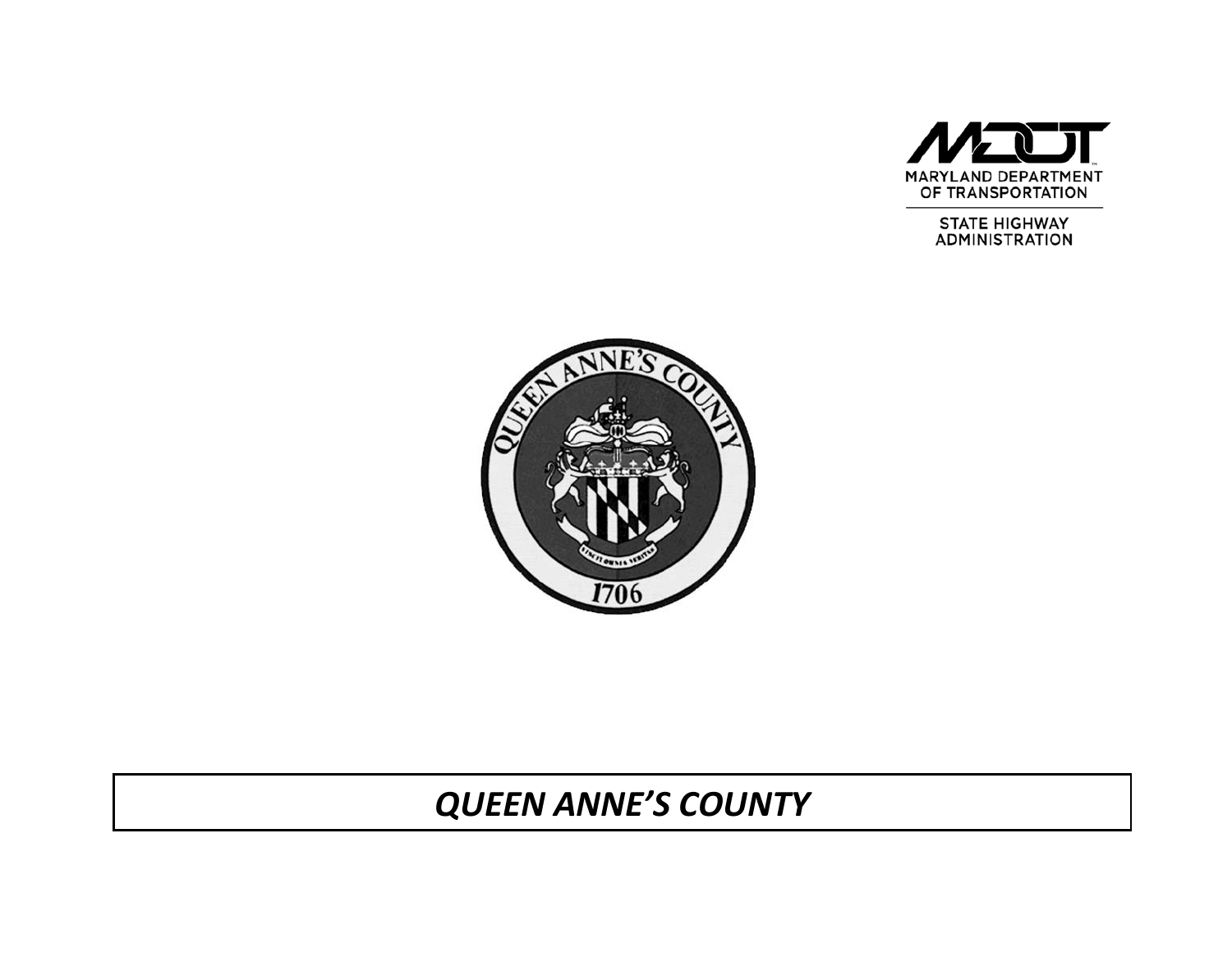#### *STATE HIGHWAY ADMINISTRATION -- Queen Anne's County -- Line 1 Primary Construction Program*



#### **SIGNIFICANT CHANGE FROM FY 2021 - 26 CTP: Added to the construction program.**

|                    | <b>POTENTIAL FUNDING SOURCE:</b> |                 |                 |                | $\overline{\mathsf{x}}$ SPECIAL |                                                             | $ X $ FEDERAL $ $    | <b>GENERAL</b>       | OTHER        |              |                                     | <b>Classification:</b>            |                                                                  |
|--------------------|----------------------------------|-----------------|-----------------|----------------|---------------------------------|-------------------------------------------------------------|----------------------|----------------------|--------------|--------------|-------------------------------------|-----------------------------------|------------------------------------------------------------------|
|                    | <b>TOTAL</b>                     |                 |                 |                |                                 |                                                             |                      |                      |              |              |                                     | <b>STATE - Principal Arterial</b> |                                                                  |
| <b>PHASE</b>       | <b>ESTIMATED</b>                 | <b>EXPENDED</b> | <b>EXPENDED</b> | <b>CURRENT</b> | <b>BUDGET</b>                   | <b>SIX</b><br><b>BALANCE</b><br>PROJECTED CASH REQUIREMENTS |                      |                      |              |              | <b>FEDERAL - Freeway/Expressway</b> |                                   |                                                                  |
|                    | COST                             | <b>THRU</b>     | IN              | <b>YEAR</b>    | <b>YEAR</b>                     | FOR PLANNING PURPOSES ONLY                                  |                      |                      | <b>YEAR</b>  | TO           | <b>STATE SYSTEM: Primary</b>        |                                   |                                                                  |
|                    | (\$000)                          | 2021            | 2021            | 2022           | 2023                            | $\dots$ 2024 $\dots$                                        | $\dots$ 2025 $\dots$ | $\dots$ 2026 $\dots$ | 2027         | <b>TOTAL</b> | <b>COMPLETE</b>                     |                                   | <b>Estimated Annual Average Daily Traffic (vehicles per day)</b> |
| Planning           | 0                                | 0               | 0               | 0              | 0                               | 0                                                           | 0                    | $\Omega$             | 0            | 0            | $\bf{0}$                            | <b>CURRENT (2021)</b>             | 13,200                                                           |
| Engineering        | 2,390                            | 1,588           | 336             | 802            | 0                               | 0                                                           | 0                    |                      | 0            | 802          | $\mathbf 0$                         |                                   |                                                                  |
| Right-of-way       | 0                                | 0               | 0               | 0              | 0                               | 0                                                           | 0                    | 0                    | 0            | 0            | $\Omega$                            | PROJECTED (2041)                  | 17,200                                                           |
| <b>Utilities</b>   | $\Omega$                         | 0               | $\Omega$        | 0              | $\mathbf 0$                     | 0                                                           | 0                    | 0                    | 0            | $\mathbf{0}$ | 0                                   |                                   |                                                                  |
| Construction       | 10,127                           | $\mathbf 0$     | 0               | 0              | 4,861                           | 4,928                                                       | 338                  | $\mathbf{0}$         | 0            | 10,127       | 0                                   |                                   |                                                                  |
| Total              | 12,517                           | 1,588           | 336             | 802            | 4,861                           | 4,928                                                       | 338                  |                      | $\mathbf{o}$ | 10,929       | 0                                   |                                   |                                                                  |
| <b>Federal-Aid</b> | 10,600                           | 213             | 213             | 766            | 4,618                           | 4,682                                                       | 321                  | 0                    | 0            | 10,387       | 0                                   |                                   |                                                                  |
| Special            | 1,917                            | 1,375           | 124             | 36             | 243                             | 246                                                         | 17                   | 0                    | 0            | 542          | 0                                   |                                   |                                                                  |
| Other              |                                  | 0               | 0               | 0              | 0                               | 0                                                           | 0                    |                      | 0            | 0            | 0                                   |                                   |                                                                  |

**STIP REFERENCE #QA1841 12/01/2021**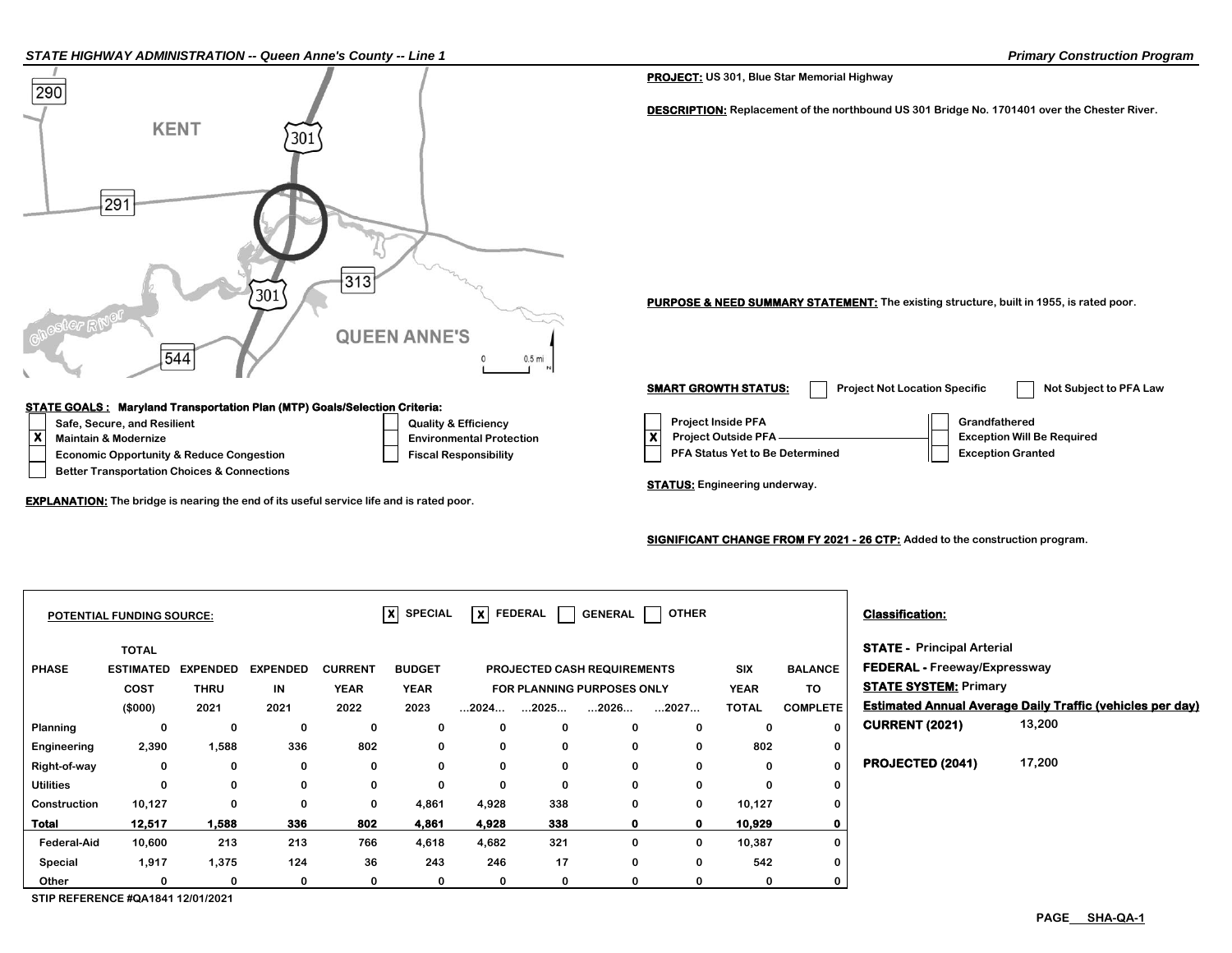### *STATE HIGHWAY ADMINISTRATION -- Queen Anne's County -- Line 2 Primary Development & Evaluation Program*



#### **PROJECT: US 50, Ocean Gateway**

**DESCRIPTION: Widen existing US 50 from US 301 at Queenstown to MD 404 (13.8 miles) to six lanes, acquire access controls, and replace at-grade intersections with interchanges. Bicycle and pedestrian accommodations will be included where appropriate.**

**PURPOSE & NEED SUMMARY STATEMENT: This project will provide increased capacity to relieve traffic congestion and improve safety.**

**Project Inside PFA X** Grandfathered **PFA Status Yet to Be Determined**  Exception Granted **X Project Outside PFA Exception Will Be Required SMART GROWTH STATUS:** Project Not Location Specific Not Subject to PFA Law

**STATUS: Project on hold.**

**SIGNIFICANT CHANGE FROM FY 2021 - 26 CTP: None.**

| $ X $ SPECIAL<br><b>POTENTIAL FUNDING SOURCE:</b> |                                       |                 |                 |                |               | $\overline{\mathsf{x}}$ FEDERAL                 |                                           | <b>GENERAL</b>       | <b>OTHER</b> |              |                              | <b>Classification:</b>                    |                                                                  |  |
|---------------------------------------------------|---------------------------------------|-----------------|-----------------|----------------|---------------|-------------------------------------------------|-------------------------------------------|----------------------|--------------|--------------|------------------------------|-------------------------------------------|------------------------------------------------------------------|--|
|                                                   | <b>TOTAL</b>                          |                 |                 |                |               |                                                 |                                           |                      |              |              |                              | <b>STATE - Principal Arterial</b>         |                                                                  |  |
| <b>PHASE</b>                                      | <b>ESTIMATED</b>                      | <b>EXPENDED</b> | <b>EXPENDED</b> | <b>CURRENT</b> | <b>BUDGET</b> |                                                 | <b>SIX</b><br>PROJECTED CASH REQUIREMENTS |                      |              |              | <b>BALANCE</b>               | <b>FEDERAL - Other Principal Arterial</b> |                                                                  |  |
|                                                   | COST                                  | <b>THRU</b>     | IN              | <b>YEAR</b>    | <b>YEAR</b>   | TO<br><b>YEAR</b><br>FOR PLANNING PURPOSES ONLY |                                           |                      |              |              | <b>STATE SYSTEM: Primary</b> |                                           |                                                                  |  |
|                                                   | (\$000)                               | 2021            | 2021            | 2022           | 2023          | $\dots$ 2024 $\dots$                            | $\dots$ 2025 $\dots$                      | $\dots$ 2026 $\dots$ | 2027         | <b>TOTAL</b> | <b>COMPLETE</b>              |                                           | <b>Estimated Annual Average Daily Traffic (vehicles per day)</b> |  |
| Planning                                          | 1,557                                 | 1,557           | 0               | 0              | $\mathbf{0}$  | 0                                               | $\mathbf 0$                               | 0                    |              | 0            | 0                            | <b>CURRENT (2021)</b>                     | 40,700                                                           |  |
| Engineering                                       | 6,729                                 | 6,729           | 5               | 0              | 0             | 0                                               | $\mathbf 0$                               | $\mathbf{0}$         |              | 0            | 0                            |                                           | 60,700 (Summer)                                                  |  |
| Right-of-way                                      | 11,733                                | 11,733          | 0               | 0              | 0             | 0                                               | $\bf{0}$                                  | 0                    |              | 0            | $\mathbf 0$                  | <b>PROJECTED (2041)</b>                   | 71,550                                                           |  |
| <b>Utilities</b>                                  | 0                                     | 0               |                 | 0              | 0             | 0                                               | $\mathbf 0$                               | $\bf{0}$             |              | 0            | 0                            |                                           | 90,100 (Summer)                                                  |  |
| Construction                                      | $\bf{0}$                              | 0               |                 | 0              | 0             | 0                                               | 0                                         | 0                    |              | 0            | 0                            |                                           |                                                                  |  |
| Total                                             | 20,019                                | 20,019          | 5.              | $\mathbf o$    |               | $\mathbf{0}$                                    | $\mathbf{o}$                              | 0                    |              | 0.           | o                            |                                           |                                                                  |  |
| <b>Federal-Aid</b>                                | 7,567                                 | 7,567           | 0               | 0              | $\mathbf{0}$  | 0                                               | $\mathbf{0}$                              | 0                    |              | 0            | 0                            |                                           |                                                                  |  |
| Special                                           | 12,452                                | 12,452          | 5               | 0              | 0             | 0                                               | 0                                         | 0                    |              | 0            | 0                            |                                           |                                                                  |  |
| Other                                             |                                       | 0               |                 | $\Omega$       |               | 0                                               | $\mathbf{0}$                              | 0                    |              | 0            | 0                            |                                           |                                                                  |  |
|                                                   | $O$ TID DEFEDENAE #OA 0007 40/04/0004 |                 |                 |                |               |                                                 |                                           |                      |              |              |                              |                                           |                                                                  |  |

**STIP REFERENCE #QA2367 12/01/2021**